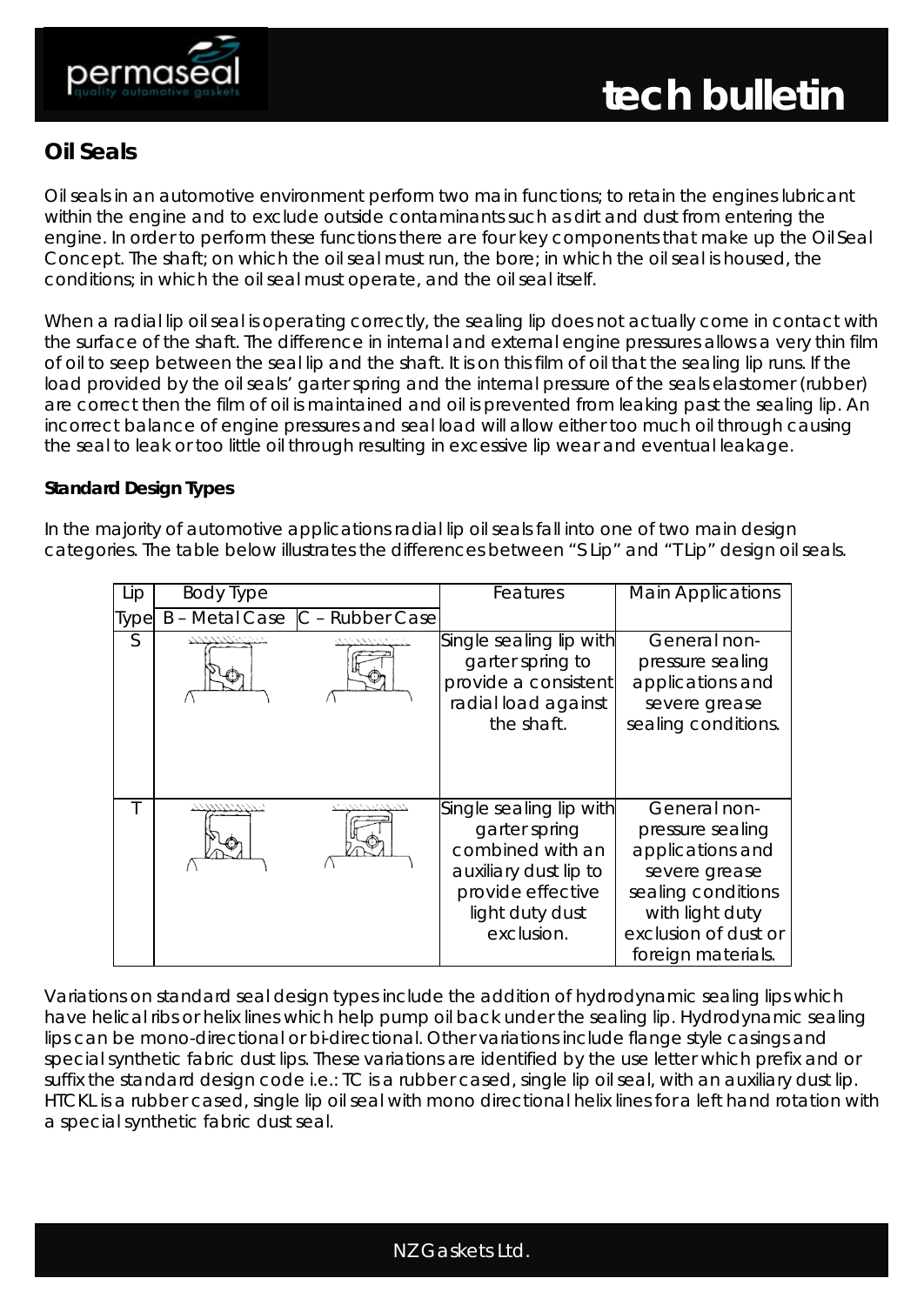

#### **Materials**

One of the most important components of the radial lip oil seal is the elastomer material used in the seals construction. There are many different classes of elastomer blends specially developed to meet a wide variety of sealing requirements each with an individual formula to satisfy various sealing conditions. The majority of these blends use a base polymer from one of the four main groups listed below:

**Nitrile** – Commonly known as Buna-N, nitrile is the most common base polymer used in fluid sealing. Nitrile has very good resistance to the swelling effects of petroleum based products. Generally when a nitrile seal fails in service it is because it has been subjected to temperatures outside of its recommended limits or to chemicals that have a degrading effect on nitrile. The result is hardening and eventual embrittlement.

**Polyacrylate** – Used in applications where a higher temperature resistance is required. Polyacrylate has very good resistance to the swelling effects of petroleum based products and it's resistance to the decomposition products of extreme pressure gear oil additives.

**Silicone** – Functions satisfactorily over a very wide temperature range and at extreme temperatures silicone is superior. With excellent resistance to compression set the main application for silicone is crankshaft seals. In comparison to other elastomers used in the manufacturing of oil seals silicone has a very poor resistance to abrasion.

**Fluoroelastomer** – Common trade names include Viton, Technoflon and Fluorel. Has very good heat resistance and swelling in highly aromatic fuels is low. Certain oil additives can cause embrittlement at relatively low temperatures. Fluoroelastomers have a very good resistance to abrasion.

**A Special Caution on Fluoroelastomers –** Fluoroelastomer is a synthetic material containing fluorine used for gaskets, o-rings and seals. When used within design specifications it is completely safe however if exposed to high temperatures the material decomposes and one of the by products formed is hydrofluoric acid. This acid is extremely corrosive and is almost impossible to remove especially from human tissue. When inspecting equipment which has been exposed to high temperatures check if any gaskets, o rings or seals have suffered from decomposition which will appear as charred or black and sticky. DO NOT under any circumstances touch either the seal or the area containing the seal until a substantial cooling period has been allowed. The affected area should be decontaminated before undertaking any further work.

Note: Viton is the registered trade mark of Du Pont Inc., Technoflon is the registered trade mark of Montecatini Spa., Fluorel is the registered trade mark of Minnesota Mining & Manufacturing Ltd.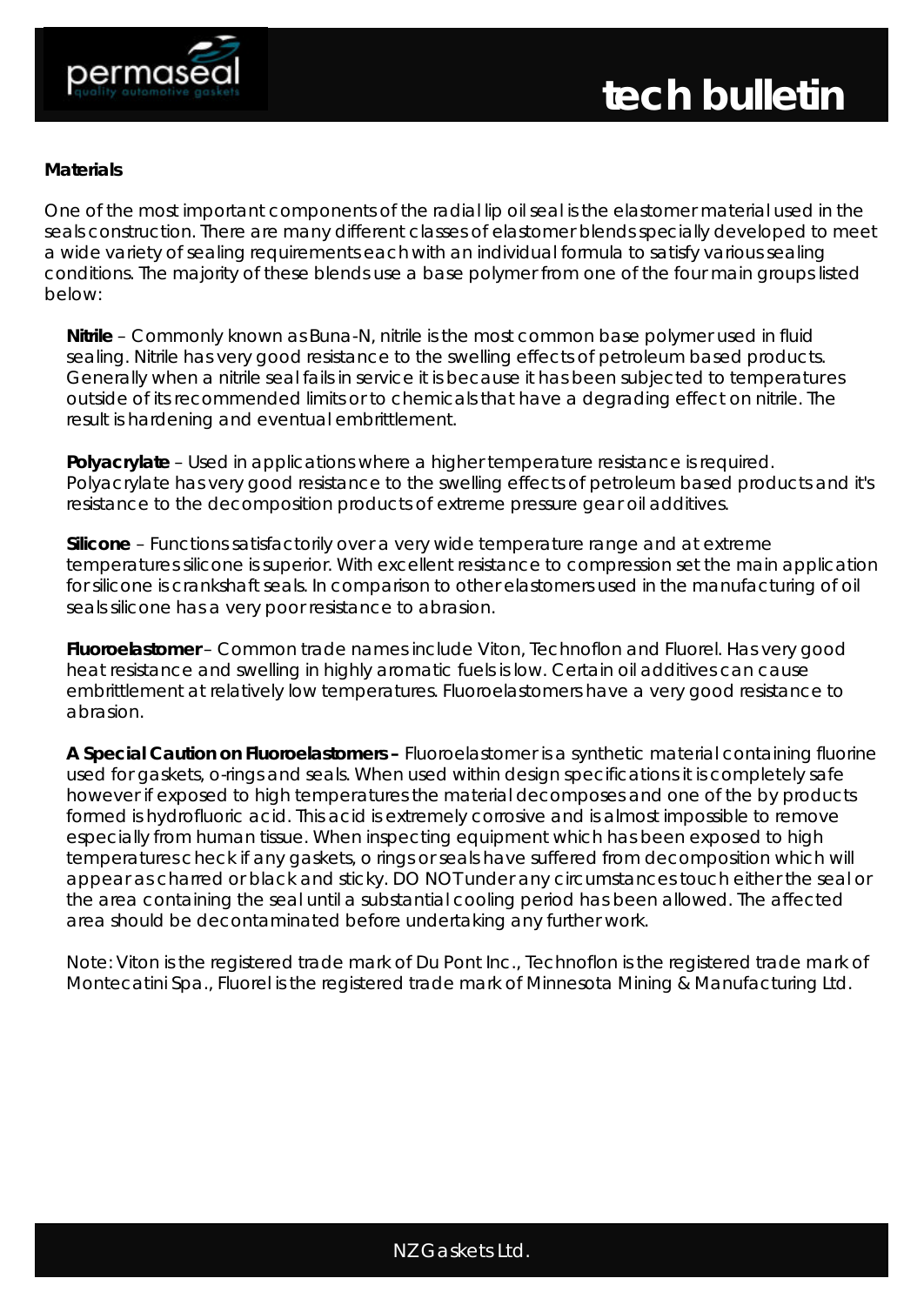

#### **Shaft Finish, Hardness and Tolerance**

If a radial lip oil seal is to perform correctly, the condition of the shaft surface where the seal is to operate is as important as the condition of the seal itself. Shafts having too rough or too smooth a finish will greatly affect the performance and service life of the seal. Research by oil seal manufacturers recommend that the shaft surface at the point of seal lip contact be machine lead free with a finish between 0.25 micrometers to 0.50 micrometers Ra (10 microinches to 20 microinches).

The preferred method of achieving this finish is by plunge grinding to spark out with short to medium marks which are at 90 degrees to the shaft axis. These machine marks retain oil which improves seal life. A grinding wheel of 80 grits is recommended. The ratio grinding wheel rpm to the shaft rpm must not be a whole number ratio or lead will result (i.e. 10.5:1 not 10:1). To assist in installation of the oil seal the leading edge of the shaft should be chamfered 15/30° with the corners blended and burr free.



15/30° with corners blended and burr free

Another shaft condition relevant to oil seal performance is hardness. Oil seal manufacturers recommend a minimum shaft hardness of 45 Rockwell C to prevent excessive wear.Oil seals are designed and manufactured to operate on a specific shaft diameter. For shafts up to 100mm (4.0") in diameter the tolerance is ±0.08mm (0.003"). Shafts 100 to 150mm (4.0 to 6.0") in diameter the tolerance is ±0.10mm (0.004").

# NZ Gaskets Ltd.